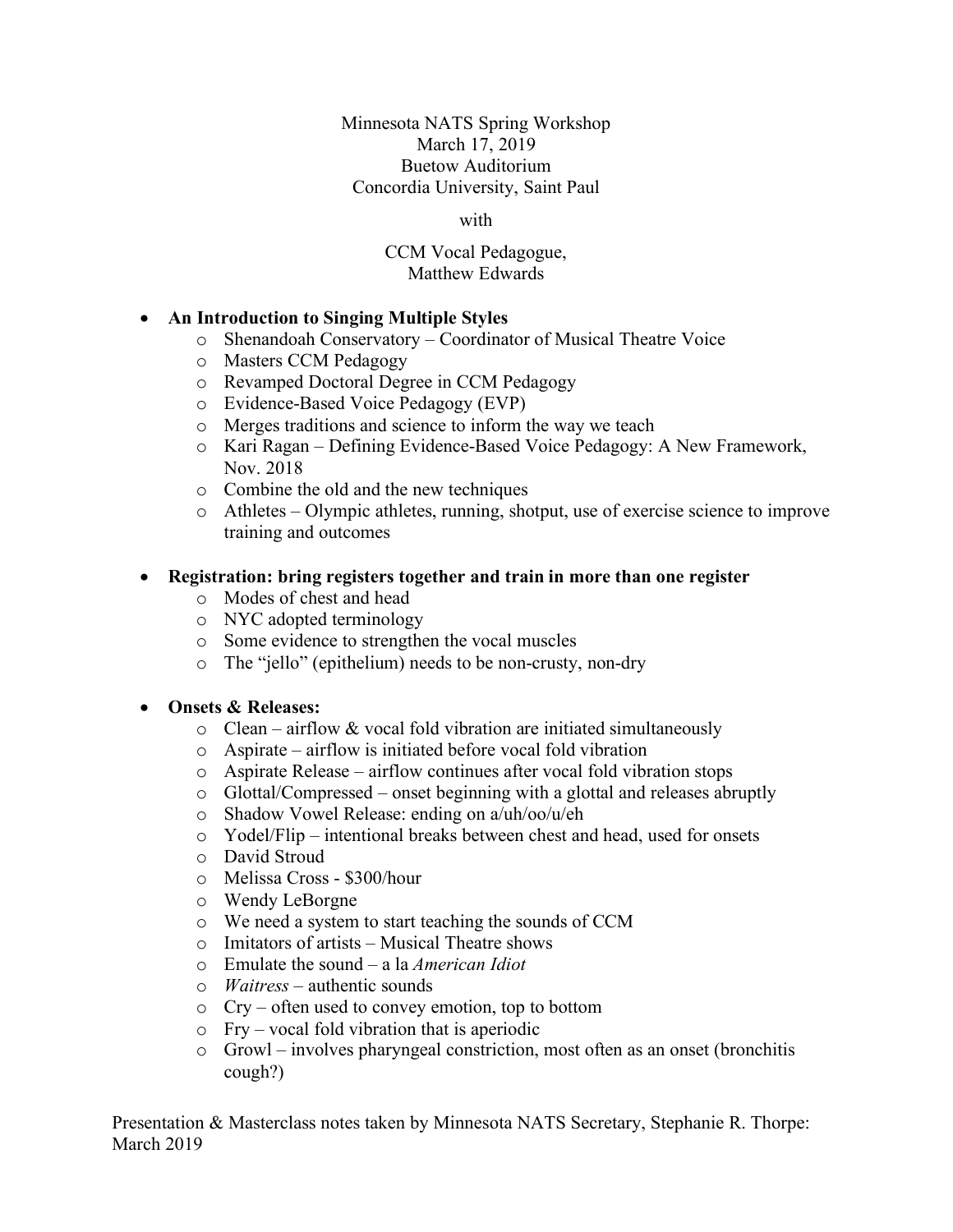- o Tongue retraction as if you're saying the word, "red"
- o Twang Estill term, separate into oral and nasal twang
- o Nasal Twang Come from and opening in the soft palate
- o Oral Twang comes from a narrowing of the AES (aryepliglottic sphincter)/back room
- o NYC adopted term is Twang
- o Nasality frequency is 7-9,000 Hz frequency range you're not used to hearing in classical singing
- o Emo music like to sing through their nose
- o Both oral and nasal are acceptable not all belters have twang
- o Most people live in the shades of gray, we are not all black and white

# • **MRI of the Vocal Tract:**

- o Soft palate
- o Styloglossus muscle and other muscles constricting that makes you feel like you're making space when you're really not – Ken Bozeman
- o MRI Soft Palate video on YouTube
- o MRI Tongue on YouTube
- **Vowels:**
	- o Vowel Morphing
		- Diphthongs
		- § Triphthongs
	- o Vowel Blossoming
		- Warm vowels that transition to a brighter quality
- **Text Delivery:**
	- o Melodic Delivery vocal line is important
	- o Conversational Delivery singing/speaking on pitch
	- o Rhythmic Delivery Ed Sheeran "Don't"
	- o Lazy/Casual Delivery rhythmic
	- o Performance Art
	- o Listen to the micro level listen to every nuance of the voice, onsets, releases, other versions/covers, musical choices, language choices
	- o Cross-training is essential for singers of all styles
	- o Switching between styles includes all of these variations and more
	- o Can't do the scream if you don't use your falsetto as a man
	- o Can't do the high belt notes if you don't use your head voice as a woman
	- $\circ$  So you want to sing rock & roll Matt Edwards
	- o So you want to sing CCM newest book
	- o Musical theatre enrollment is skyrocketing
	- o Voice Lessons.com Weekly Q & A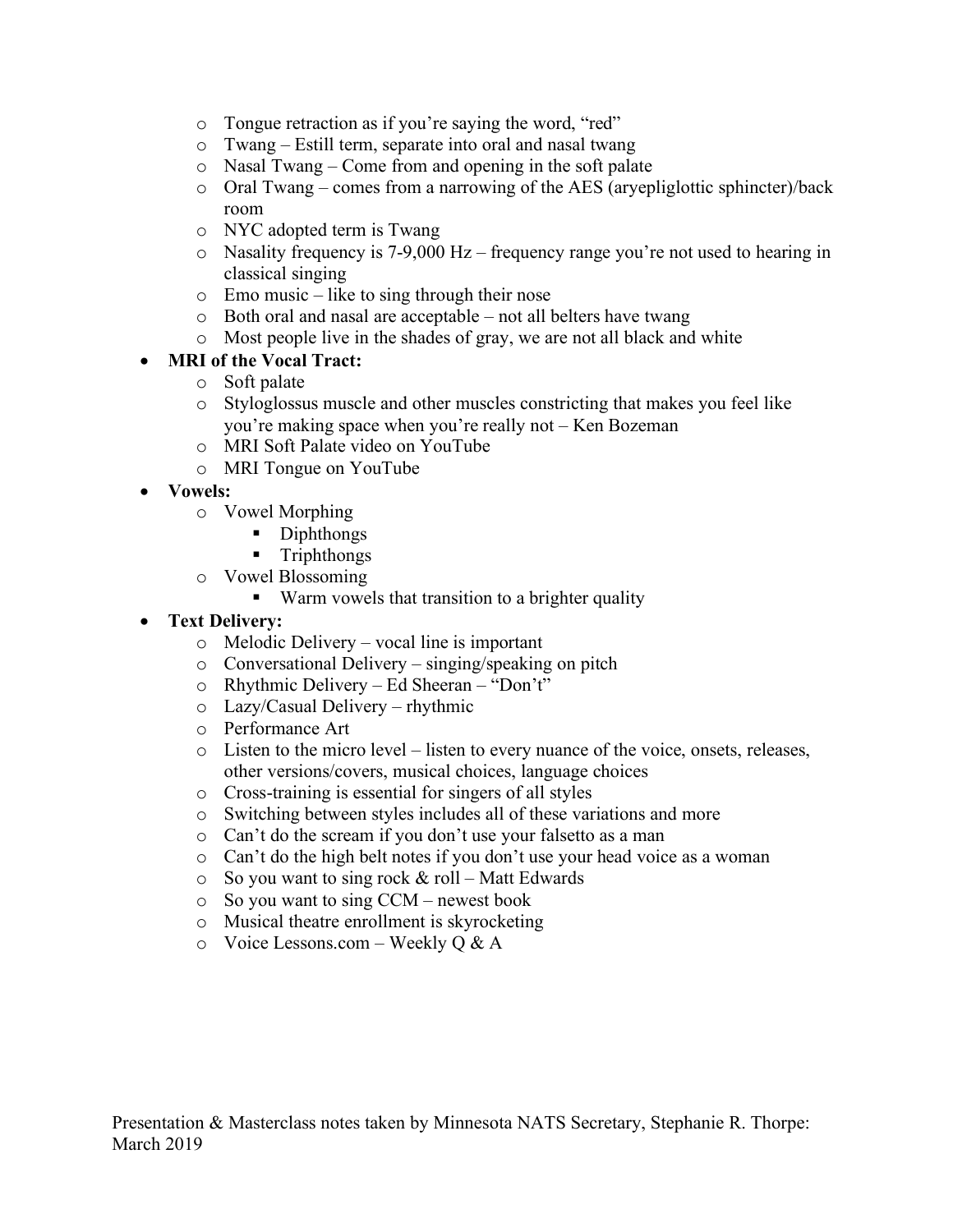## **Masterclass:**

John Miller – Student of Nicole Marshall Senior from Burnsville HS

"The Old Red Hills of Home" from *Parade* by Jason Robert Brown

John's working on:

- o High notes easy and resonant
- o Finding a dialect
- o Character

ME: one or two vowels that we can work with…

- o Don't do the dialect in a song like this…
- o Casting directors want to see the authentic you
- o Having a dialect is not going to be a "make or break"
- $\circ$  Hills = hells
- o Tonal goals and tastes freer is always better
- o Go for the thing that is freer and then rein it back in a bit.
- o Let it be that simple
- o Sound like YOU!
- o Trust that it's already there…
- o Watch conductor hand
- o You can get away with standing and singing this song
- o Speech-like, more twang
- o HONK
- o Keep it free
- o Wael for farewell falsetto
- o Front Room / Back Room Ken Bozeman Acoustic Research
- o Speech-like quality
- o Indirect/Tactile/Assertive Techniques for change

IPA Chart – MRI videos of each vowel and consonant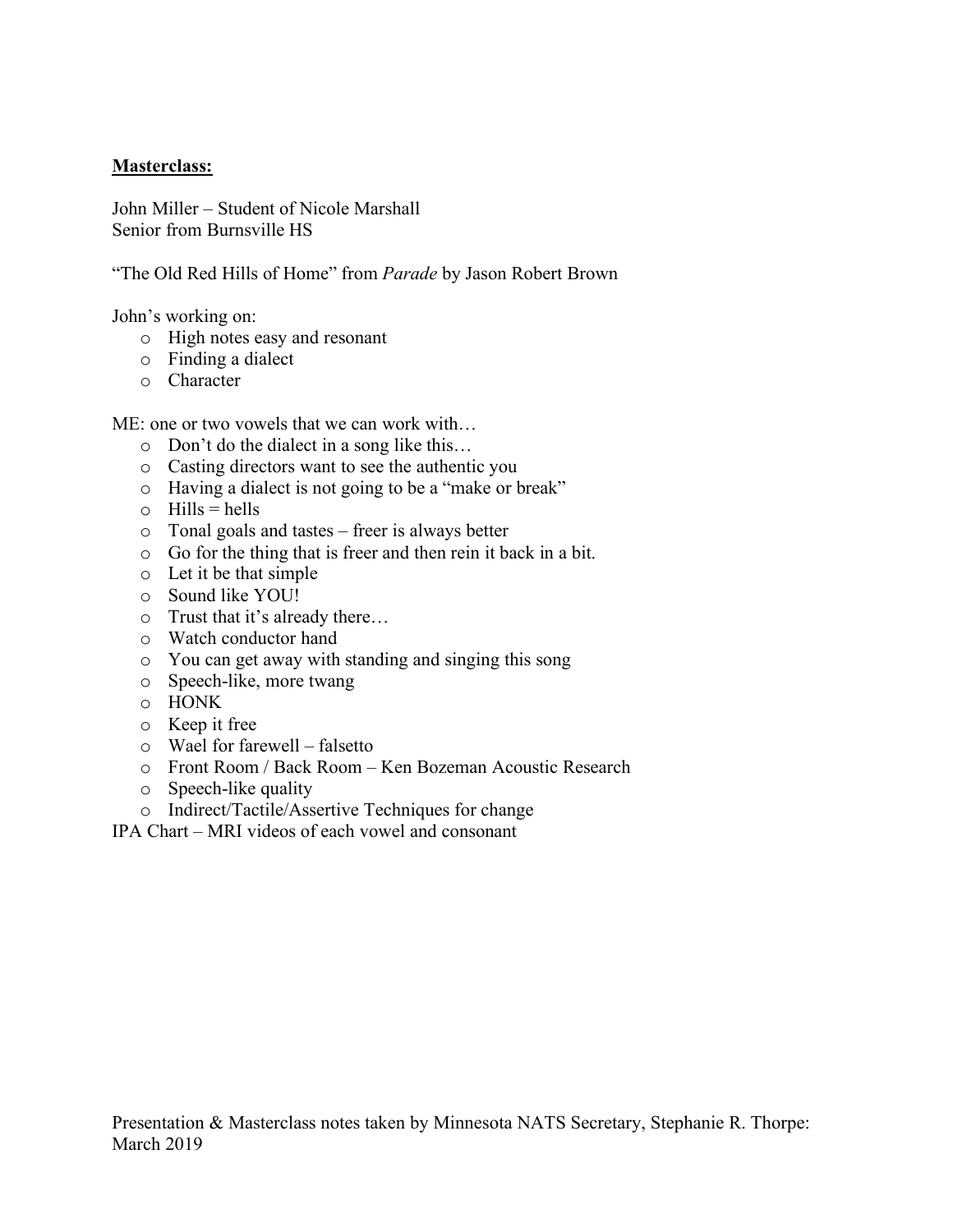Dante Colmenares "She Loves Me" – *She Loves Me* – Bock Student of Jerry Elsbernd

## $ME<sup>2</sup>$

- o Pant he, he,
- o Keep the tongue forward
- o When we swallow, the tongue lifts, the palate lifts, etc.
- o First two steps of swallowing when we begin to sing…
- o Swallowing reflex doesn't kick in when we are in falsetto
- o When he switched from falsetto to modal, the tongue tried to pull back
- o Why are you telling the story?
	- o It's funny, it's strange, it's wonderful, it's crazy
	- o Get your friends to give you permission to date this girl
- o Character work for the song
- o Say your subtext in between phrases for honesty *Dying is easy, comedy is hard*
- o The difference between indicating and living in the moment. Live in the moment.
- o Make interjections more real and "in the moment" than too big for" real life"
- o Casting directors may think a choreographed version of a song is too much and that ehy won't be able to teach you anything
- o Realism/Naturalism/TV-like
- o You are enough [on your own]
- o Be authentically you, have a conversation [with your audience]

Ronald Romero: Senior from Burnsville HS Student of Melissa Culloton

"Lay Me Down" – Sam Smith

## $ME^+$

- o Pulled out a stool for Ronald
- o ME played for him
- o Good crisp rhythms anticipate the beat rather than lay back on the beat
- o More sung-through feeling, really rhythmic then flow through it
- o More juxtaposition between
- o Open up the "Lay" open/close/open, stay open for all of the vowels
- o Meh Shur Yuhr so great when he opened up
- o Open up falsetto air needs to flow Cray Zeh
- o Riffing grab a rope and pull that person in to you, more shape
- o Caen/Cehn I Leh By Yuhr Sahd
- o Tilt your head back and stick your tongue, catching snowflakes
- o Head tilt back weakens the constrictor muscles
- o Free up as much as you can…

Presentation & Masterclass notes taken by Minnesota NATS Secretary, Stephanie R. Thorpe: March 2019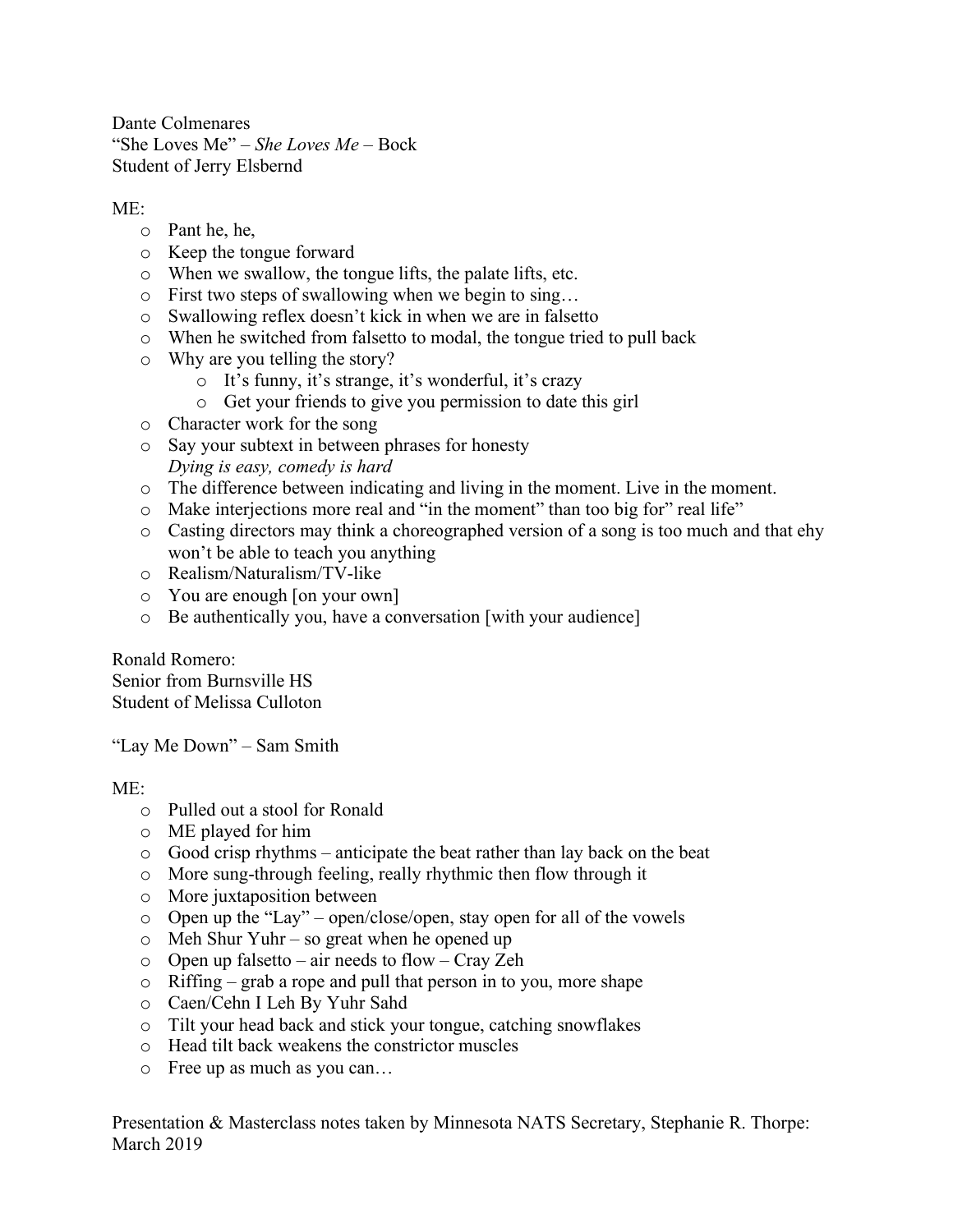Kaitlyn Maynard Student of Teresa Tierney Senior HS student

"Pretty Funny" from *Dogfight* by Pasek & Paul

Kaitlyn: Struggling with comfy high notes, emotion of the character

 $ME^+$ 

- $\circ$  Wants a narrow version of the vowel, straight-tone the beginning " Funny" ee/[i]
- o Pa-thae-ti-cly navigate registration on the way down
- o Hourglass shape legit/chest-dominant
- o Small [i] on naïve
- o Ni, ni, ni, ni, ni ne, ne, ne, ne, ne (do mi sol mi do)
- o Ack ack ack do re do, do re mi re do (sound like a baritone)
- o Well, you misunderstood more chest dominant
- o Or you've been dreaming narrow it down into nasal place
- o Rip through the shred of all the notes before the vibrato can come in
- o Studies have shown that voice styles convey certain emotions and we universally equate certain sounds with certain emotions
- o More straight tone than vibrato

Paul Gutman: 2016 Lawrence University Student of Teresa Tierney

"It All Fades Away" – from *Bridges of Madison County*

- o Trying to figure out where to live between opera and musical theatre
- o The actual text is getting locked and muffled up a bit
- o Front Room idea everything out front
- o Back of the tongue should be forward
- o Ga ga ga ga, not ho ho ho
- o Opera Speaking Voice
- o Drop your jaw and smile with your upper lip, shortens vocal tract and gives you more overtones
- o Keep it forward and speaky, valley-girl
- o Musical theatre breathy u vowel
- o Fe for fades
- o Be ahead, be on the click, lay back rhythmic
- o Groove it forward anticipate the beat then you can lean back
- o Push the chorus ahead, then lay it back right at the end